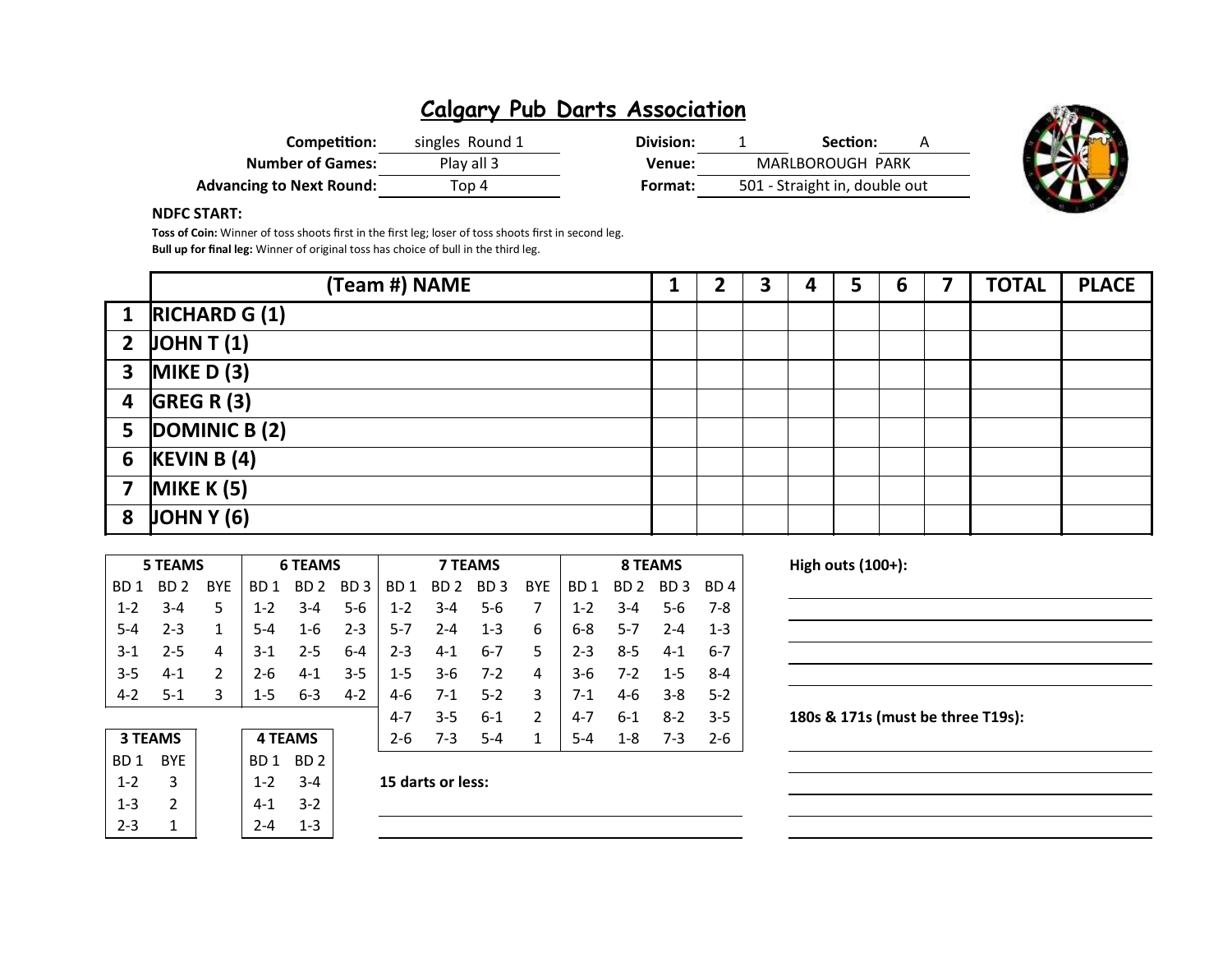| Competition:                    | Singles Round 1 | Division: | Section:                      |  |
|---------------------------------|-----------------|-----------|-------------------------------|--|
| <b>Number of Games:</b>         | Play all 3      | Venue:    | <b>BARIO FIESTA</b>           |  |
| <b>Advancing to Next Round:</b> | Top 4           | Format:   | 501 - Straight in, double out |  |



#### NDFC START:

Toss of Coin: Winner of toss shoots first in the first leg; loser of toss shoots first in second leg.

Bull up for final leg: Winner of original toss has choice of bull in the third leg.

|   | (Team #) NAME                 |  | 3 | 4 | 5 | 6 | 7 | <b>TOTAL</b> | <b>PLACE</b> |
|---|-------------------------------|--|---|---|---|---|---|--------------|--------------|
|   | 1 $ARNOLD J(1)$               |  |   |   |   |   |   |              |              |
|   | 2 $ {VC G (1)} $              |  |   |   |   |   |   |              |              |
|   | $\overline{3}$ NELSON T (3)   |  |   |   |   |   |   |              |              |
|   | 4 PATRICK T (3)               |  |   |   |   |   |   |              |              |
|   | 5 $\vert$ COLIN M $\vert$ (6) |  |   |   |   |   |   |              |              |
|   | 6 STEVE R $(6)$               |  |   |   |   |   |   |              |              |
|   | 7 $ARCHIE A (2)$              |  |   |   |   |   |   |              |              |
| 8 |                               |  |   |   |   |   |   |              |              |

|         | <b>5 TEAMS</b>  |               |         | <b>6 TEAMS</b>  |         |                 |                 | <b>7 TEAMS</b>  |               |                 | 8 TEAMS         |                 |         |  |
|---------|-----------------|---------------|---------|-----------------|---------|-----------------|-----------------|-----------------|---------------|-----------------|-----------------|-----------------|---------|--|
| BD 1    | BD <sub>2</sub> | <b>BYE</b>    | BD 1    | BD <sub>2</sub> | BD 3    | BD <sub>1</sub> | BD <sub>2</sub> | BD <sub>3</sub> | <b>BYE</b>    | BD <sub>1</sub> | BD <sub>2</sub> | BD <sub>3</sub> | BD 4    |  |
| $1-2$   | $3 - 4$         | 5             | $1 - 2$ | $3 - 4$         | $5-6$   | $1 - 2$         | $3 - 4$         | $5 - 6$         | 7             | $1 - 2$         | $3 - 4$         | 5-6             | 7-8     |  |
| $5 - 4$ | $2 - 3$         | 1             | $5 - 4$ | $1 - 6$         | $2 - 3$ | $5 - 7$         | $2 - 4$         | $1 - 3$         | 6             | $6 - 8$         | $5 - 7$         | $2 - 4$         | $1 - 3$ |  |
| $3-1$   | $2 - 5$         | 4             | $3-1$   | $2 - 5$         | $6 - 4$ | $2 - 3$         | $4 - 1$         | $6 - 7$         | 5             | $2 - 3$         | $8 - 5$         | $4-1$           | $6 - 7$ |  |
| $3-5$   | $4 - 1$         | $\mathfrak z$ | $2 - 6$ | $4 - 1$         | $3 - 5$ | $1 - 5$         | $3-6$           | $7-2$           | 4             | $3-6$           | $7-2$           | $1 - 5$         | $8 - 4$ |  |
| $4 - 2$ | $5-1$           | 3             | $1 - 5$ | $6 - 3$         | $4 - 2$ | 4-6             | $7-1$           | $5-2$           | 3             | $7-1$           | 4-6             | $3 - 8$         | $5-2$   |  |
|         |                 |               |         |                 |         | $4 - 7$         | $3 - 5$         | $6-1$           | $\mathcal{P}$ | $4 - 7$         | $6 - 1$         | $8-2$           | $3 - 5$ |  |
|         | <b>3 TEAMS</b>  |               |         | <b>4 TEAMS</b>  |         | $2 - 6$         | $7-3$           | $5 - 4$         | 1             | $5 - 4$         | $1 - 8$         | $7-3$           | $2 - 6$ |  |

| 5<br>2-6<br>7-3   | <b>4 TEAMS</b>  |         |            | <b>3 TEAMS</b> |
|-------------------|-----------------|---------|------------|----------------|
|                   | BD <sub>2</sub> | BD 1    | <b>BYF</b> | BD 1           |
| 15 darts or less: | $3 - 4$         | $1 - 2$ |            | $1 - 2$        |
|                   | $3-2$           | $4-1$   |            | $1 - 3$        |
|                   | 1-3             | 7-A     |            | ว-ว            |
|                   |                 |         |            |                |

| 15 darts or les |
|-----------------|
|-----------------|

High outs  $(100+)$ :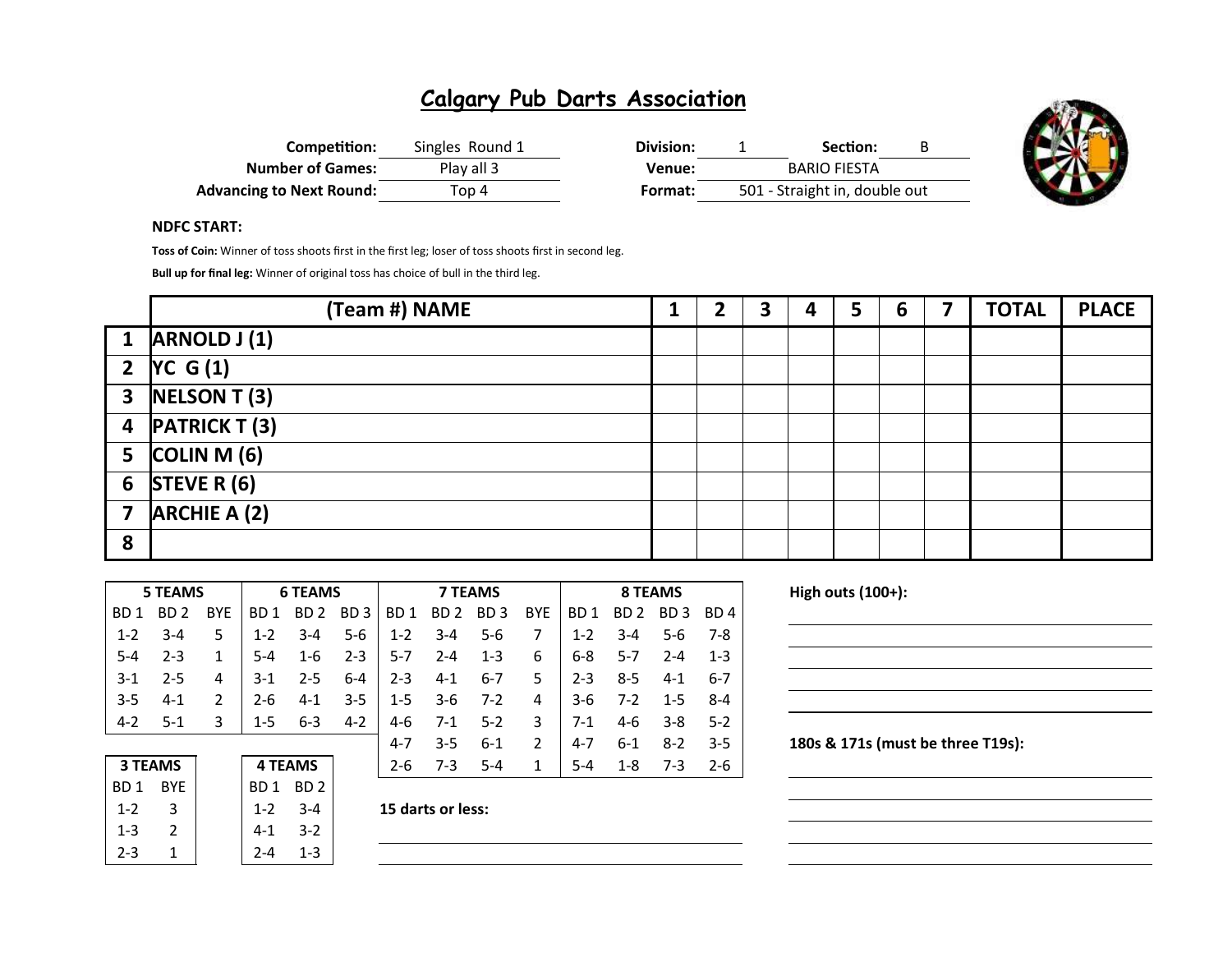| Competition:                    | Singles Round 1 | Division: | Section:                      |  |
|---------------------------------|-----------------|-----------|-------------------------------|--|
| <b>Number of Games:</b>         | Play all 3      | Venue:    | 286 LEGION                    |  |
| <b>Advancing to Next Round:</b> | Top 4           | Format:   | 501 - Straight in, double out |  |



#### NDFC START:

Toss of Coin: Winner of toss shoots first in the first leg; loser of toss shoots first in second leg.

Bull up for final leg: Winner of original toss has choice of bull in the third leg.

|   | (Team #) NAME                 |  | 3 | 4 | 5 | 6 | 7 | <b>TOTAL</b> | <b>PLACE</b> |
|---|-------------------------------|--|---|---|---|---|---|--------------|--------------|
|   | 1 REY G(1)                    |  |   |   |   |   |   |              |              |
|   | 2 KENZO A $(1)$               |  |   |   |   |   |   |              |              |
|   | $\overline{3}$ DRAZEN S (2)   |  |   |   |   |   |   |              |              |
|   | 4 $\vert$ DEREK L (5)         |  |   |   |   |   |   |              |              |
|   | 5 MIKE R $(3)$                |  |   |   |   |   |   |              |              |
|   | 6 $GARY F (3)$                |  |   |   |   |   |   |              |              |
|   | 7 $\vert$ DARYL C $\vert$ (6) |  |   |   |   |   |   |              |              |
| 8 |                               |  |   |   |   |   |   |              |              |

| 5 TEAMS<br><b>6 TEAMS</b> |         |               |         |                 |                 |                 | <b>7 TEAMS</b>  |                 |               |                 | 8 TEAMS         |                 |         |  |  |
|---------------------------|---------|---------------|---------|-----------------|-----------------|-----------------|-----------------|-----------------|---------------|-----------------|-----------------|-----------------|---------|--|--|
| BD 1                      | BD 2    | <b>BYE</b>    | BD 1    | BD <sub>2</sub> | BD <sub>3</sub> | BD <sub>1</sub> | BD <sub>2</sub> | BD <sub>3</sub> | <b>BYE</b>    | BD <sub>1</sub> | BD <sub>2</sub> | BD <sub>3</sub> | BD 4    |  |  |
| $1 - 2$                   | $3 - 4$ | 5             | $1 - 2$ | $3 - 4$         | $5-6$           | $1 - 2$         | $3 - 4$         | $5 - 6$         | 7             | $1 - 2$         | $3 - 4$         | 5-6             | 7-8     |  |  |
| $5-4$                     | $2 - 3$ | 1             | $5 - 4$ | $1 - 6$         | $2 - 3$         | $5-7$           | $2 - 4$         | $1 - 3$         | 6             | $6 - 8$         | $5 - 7$         | $2 - 4$         | $1 - 3$ |  |  |
| $3-1$                     | $2 - 5$ | 4             | $3-1$   | $2 - 5$         | 6-4             | $2 - 3$         | $4 - 1$         | 6-7             | 5             | $2 - 3$         | $8 - 5$         | $4-1$           | 6-7     |  |  |
| $3-5$                     | $4 - 1$ | $\mathfrak z$ | $2 - 6$ | $4-1$           | $3 - 5$         | $1 - 5$         | $3-6$           | $7 - 2$         | 4             | $3-6$           | $7-2$           | $1 - 5$         | $8 - 4$ |  |  |
| $4-2$                     | 5-1     | 3             | $1 - 5$ | $6 - 3$         | $4 - 2$         | 4-6             | $7-1$           | $5-2$           | 3             | $7-1$           | 4-6             | $3 - 8$         | $5-2$   |  |  |
|                           |         |               |         |                 |                 | 4-7             | $3 - 5$         | $6 - 1$         | $\mathcal{P}$ | $4 - 7$         | $6 - 1$         | $8-2$           | $3-5$   |  |  |
| <b>3 TEAMS</b>            |         |               |         | <b>4 TEAMS</b>  |                 | $2 - 6$         | $7-3$           | $5 - 4$         | 1             | $5 - 4$         | $1 - 8$         | $7-3$           | $2-6$   |  |  |

| <b>3 TEAMS</b>  |               | <b>4 TEAMS</b> |         |
|-----------------|---------------|----------------|---------|
| BD <sub>1</sub> | <b>BYE</b>    | BD1 BD2        |         |
| $1 - 2$         | 3             | $1 - 2$        | $3 - 4$ |
| $1 - 3$         | $\mathcal{P}$ | 4-1            | $3-2$   |
| $2 - 3$         |               | $2 - 4$        | $1 - 3$ |
|                 |               |                |         |

 $3-4$  15 darts or less:

High outs  $(100+)$ :

| the contract of the contract of the contract of the contract of the contract of                                       |  |  |
|-----------------------------------------------------------------------------------------------------------------------|--|--|
| <u> 1989 - Johann Stoff, deutscher Stoff, der Stoff, der Stoff, der Stoff, der Stoff, der Stoff, der Stoff, der S</u> |  |  |
|                                                                                                                       |  |  |
|                                                                                                                       |  |  |
|                                                                                                                       |  |  |
|                                                                                                                       |  |  |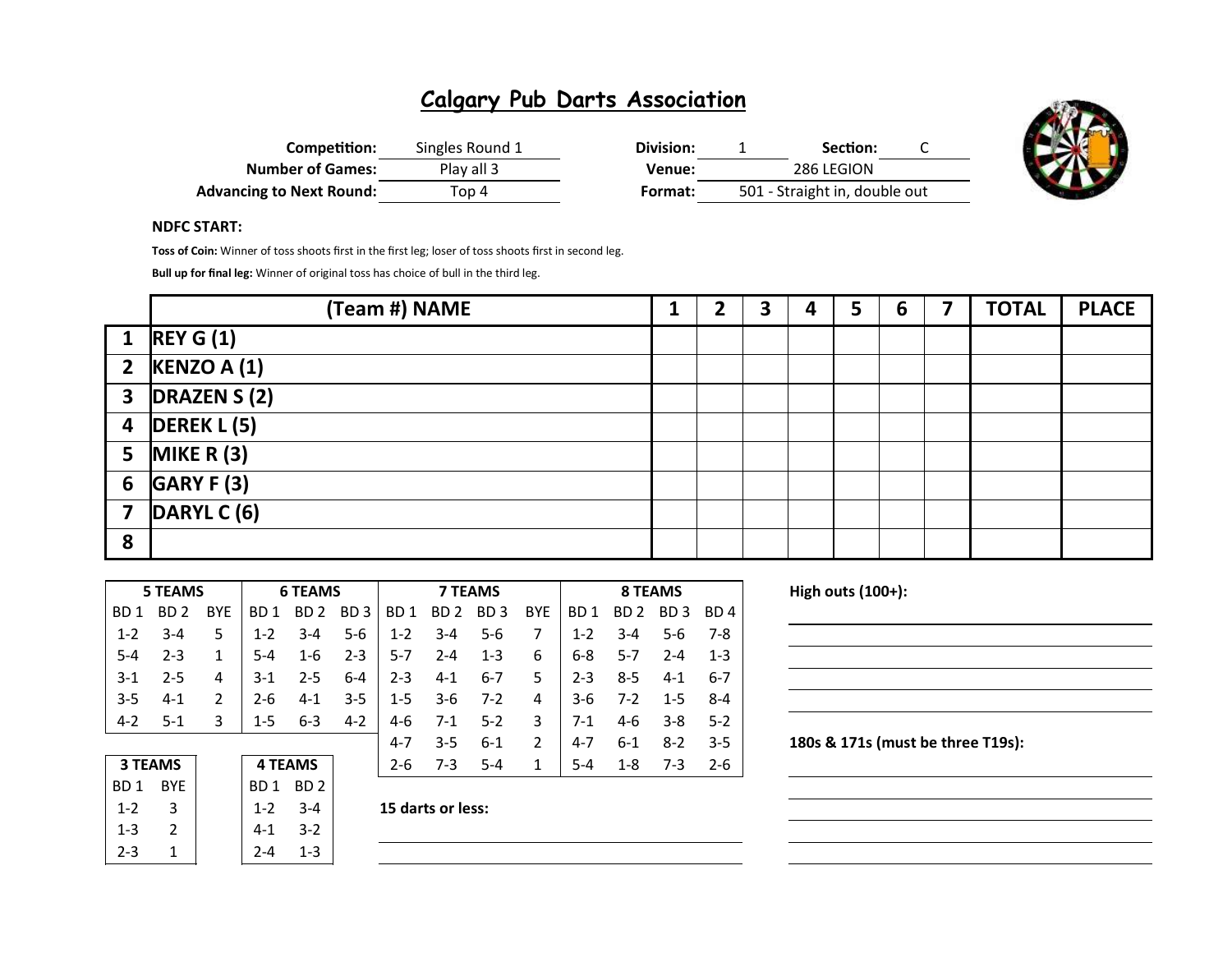| Competition:                    | Singles Round 1 | Division: | Section:                      |  |
|---------------------------------|-----------------|-----------|-------------------------------|--|
| <b>Number of Games:</b>         | Play all 3      | Venue:    | <b>RUNDLE</b>                 |  |
| <b>Advancing to Next Round:</b> | Top 4           | Format:   | 501 - Straight in, double out |  |



#### NDFC START:

Toss of Coin: Winner of toss shoots first in the first leg; loser of toss shoots first in second leg.

Bull up for final leg: Winner of original toss has choice of bull in the third leg.

|   | (Team #) NAME                |  | כ<br>Э | 4 | 5 | 6 | <b>TOTAL</b> | <b>PLACE</b> |
|---|------------------------------|--|--------|---|---|---|--------------|--------------|
|   | $1$ ZALDY E (1)              |  |        |   |   |   |              |              |
|   | 2 $CARLO F(1)$               |  |        |   |   |   |              |              |
|   | 3 MIKE $S(2)$                |  |        |   |   |   |              |              |
|   | $4$ GREG H (3)               |  |        |   |   |   |              |              |
|   | 5 $\vert$ DAVID B $\vert$ 4) |  |        |   |   |   |              |              |
|   | 6 $PERRYO(5)$                |  |        |   |   |   |              |              |
|   | 7 $ JASON M(6) $             |  |        |   |   |   |              |              |
| 8 |                              |  |        |   |   |   |              |              |

|                                  | <b>5 TEAMS</b> |               |         | <b>6 TEAMS</b>  |                 | <b>7 TEAMS</b>  |                 |                 |               | <b>8 TEAMS</b>  |                 |                 |                 |  |  |
|----------------------------------|----------------|---------------|---------|-----------------|-----------------|-----------------|-----------------|-----------------|---------------|-----------------|-----------------|-----------------|-----------------|--|--|
| BD 1                             | BD 2           | <b>BYF</b>    | BD 1    | BD <sub>2</sub> | BD <sub>3</sub> | BD <sub>1</sub> | BD <sub>2</sub> | BD <sub>3</sub> | <b>BYE</b>    | BD <sub>1</sub> | BD <sub>2</sub> | BD <sub>3</sub> | BD <sub>4</sub> |  |  |
| $1 - 2$                          | $3-4$          | 5             | $1 - 2$ | $3-4$           | $5-6$           | $1 - 2$         | $3 - 4$         | $5-6$           | 7             | $1 - 2$         | $3 - 4$         | $5-6$           | 7-8             |  |  |
| $5-4$                            | $2 - 3$        | 1             | 5-4     | $1 - 6$         | $2 - 3$         | $5-7$           | $2 - 4$         | $1 - 3$         | 6             | $6 - 8$         | $5-7$           | $2 - 4$         | $1 - 3$         |  |  |
| $3-1$                            | $2 - 5$        | 4             | $3-1$   | $2 - 5$         | $6 - 4$         | $2 - 3$         |                 | $6 - 7$         | 5.            | $2 - 3$         | $8 - 5$         | $4-1$           | $6 - 7$         |  |  |
| $3 - 5$                          | $4 - 1$        | $\mathfrak z$ | $2 - 6$ | $4-1$           | $3 - 5$         | $1 - 5$         | $3-6$           | $7-2$           | 4             | $3-6$           | $7-2$           | $1 - 5$         | $8 - 4$         |  |  |
| $4 - 2$                          | $5-1$          | 3             | $1 - 5$ | $6 - 3$         | $4 - 2$         | $4-6$           | $7-1$           | $5-2$           | 3             | $7-1$           | 4-6             | $3 - 8$         | $5-2$           |  |  |
|                                  |                |               |         |                 |                 | 4-7             | $3 - 5$         | $6-1$           | $\mathcal{P}$ | $4 - 7$         | $6 - 1$         | $8-2$           | $3-5$           |  |  |
| <b>3 TEAMS</b><br><b>4 TEAMS</b> |                | $2 - 6$       | $7-3$   | $5 - 4$         |                 | $5 - 4$         | $1 - 8$         | $7-3$           | $2 - 6$       |                 |                 |                 |                 |  |  |

| 5<br>$7-3$<br>2-6 | <b>4 TEAMS</b> |                 |            | <b>3 TEAMS</b> |  |
|-------------------|----------------|-----------------|------------|----------------|--|
|                   | BD 2           | BD <sub>1</sub> | <b>RYF</b> | BD 1           |  |
| 15 darts or less: | $3 - 4$        | $1 - 2$         |            | $1 - 2$        |  |
|                   | $3-2$          | 4-1             |            | $1 - 3$        |  |
|                   | 1-3            |                 |            | 2-3            |  |
|                   |                |                 |            |                |  |

| 15 darts or les |
|-----------------|
|                 |

High outs  $(100+)$ :

|                                                                                                                       | <u> 1989 - Jan James James Barnett, fransk politik (d. 1989)</u>                                                       |  |  |
|-----------------------------------------------------------------------------------------------------------------------|------------------------------------------------------------------------------------------------------------------------|--|--|
| <u> 1989 - Johann Stoff, deutscher Stoff, der Stoff, der Stoff, der Stoff, der Stoff, der Stoff, der Stoff, der S</u> |                                                                                                                        |  |  |
|                                                                                                                       | <u> 1989 - Johann Stoff, deutscher Stoffen und der Stoffen und der Stoffen und der Stoffen und der Stoffen und der</u> |  |  |
|                                                                                                                       | <u> 1989 - Johann Stoff, deutscher Stoffen und der Stoffen und der Stoffen und der Stoffen und der Stoffen und de</u>  |  |  |
|                                                                                                                       | <u> 1989 - Johann Stoff, deutscher Stoff, der Stoff, der Stoff, der Stoff, der Stoff, der Stoff, der Stoff, der S</u>  |  |  |
|                                                                                                                       |                                                                                                                        |  |  |